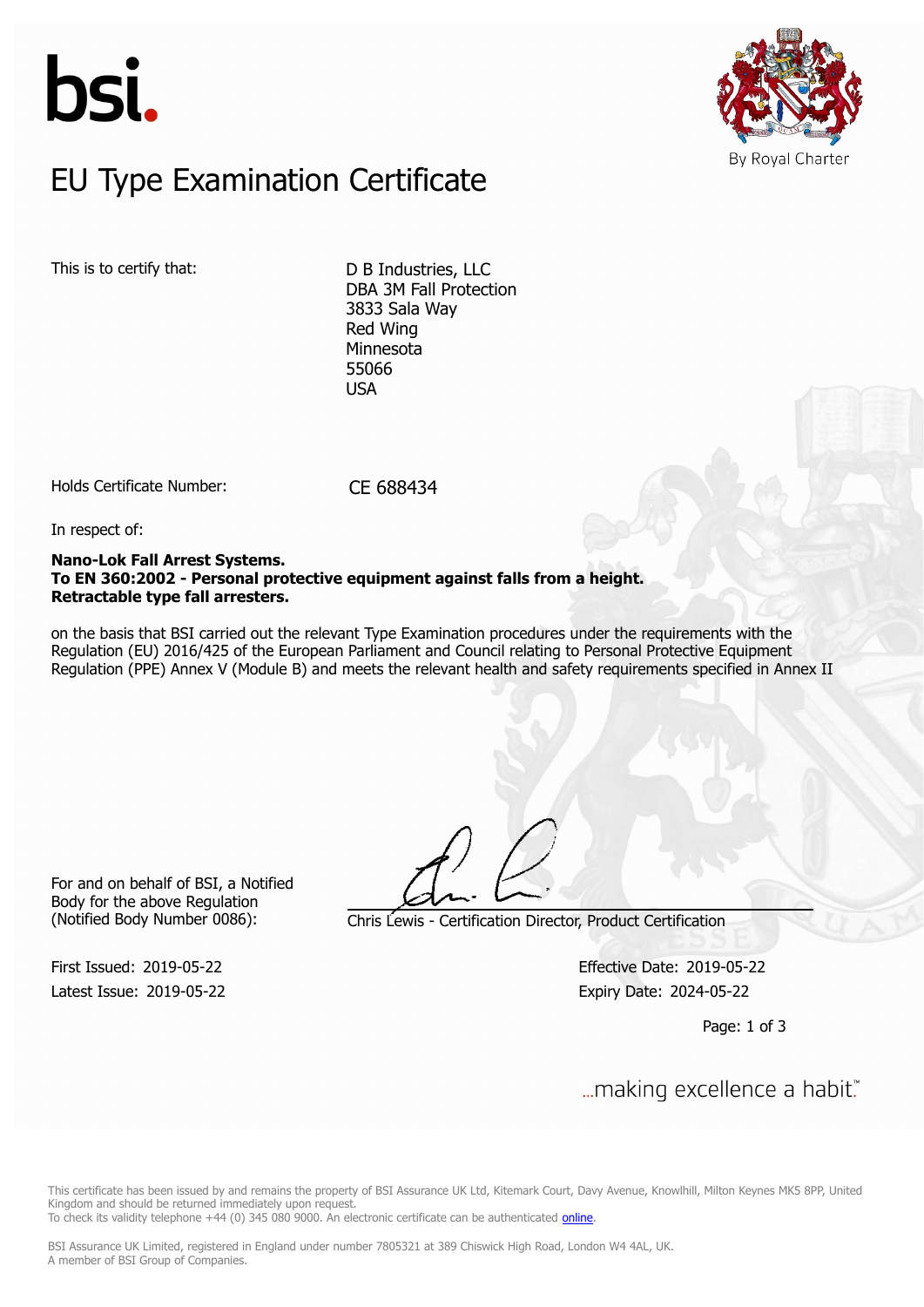# EU Type Examination Certificate

# No. CE 688434

### **Product Specification:**

The PPE equipment against falls from height systems covered by the scope of this Module B Certificate and the Harmonized European Standards and technical specifications to which the products are approved are to the following specifications:

### **Range:** Nano-Lok retractable type fall arresters.

**Description:** Self-Retracting Device is intended for use as part of a complete personal fall protection system.

## **Models in**

| Range: | 3101207            | SRL NANO-LOK 2m 3100197 2007153 END, CE                                          |
|--------|--------------------|----------------------------------------------------------------------------------|
|        | 3101208            | SRL NANO-LOK 2m 2000025 2007153 END, CE                                          |
|        | 3101261            | SRL NANO-LOK 2m 3100197 9502058 END, CE                                          |
|        | 3101263            | SRL NANO-LOK 2m 2000025 9502058 END, CE                                          |
|        | 3101264            | SRL NANO-LOK 1.9m 2000025 2000023 END, CE                                        |
|        | 3101265            | SRL NANO-LOK 2m 2000192 9502116 END, CE                                          |
|        | 3101461            | SRL NANO-LOK 2m 2000192 2007153 END, CE                                          |
|        | 3101270            | SRL NANO-LOK 2m TWIN 3100197 9502058 ENDS, CE                                    |
|        | 3101298            | SRL NANO-LOK 2m TWIN 3100197 2007153 ENDS, CE                                    |
|        | 3101316            | SRL Nano-Lok 2m Twin 2000159 2007153 ENDS, CE                                    |
|        | 3101709            | SRL NANO-LOK 2.1m 2000025,2000214 END, CE                                        |
|        | 3101718            | SRL NANO-LOK 2m TWIN, 3100197 2000214 ENDS, CE                                   |
|        | 3101719            | SRL NANO-LOK 2m TWIN, 3100197 2000209 ENDS, CE                                   |
|        | 3101730            | SRL NANO-LOK 2M 2000112,2000209 END, CE                                          |
|        | 3101318            | SRL NANO-LOK 6' 2000184 2000182 END, AS/NZ                                       |
|        | 3101330            | SRL NANO-LOK 6' 3100197 9502116 END, AS/NZ                                       |
|        | 3101331            | SRL NANO-LOK 6' 3100197 9502058 END, AS/NZ                                       |
|        | 3101332            | SRL NANO-LOK 6' 3100197 9502195 END, AS/NZ                                       |
|        | 3101333            | SRL NANO-LOK 6' 3100197 2109193 END, AS/NZ                                       |
|        | 3101334            | SRL NANO-LOK 6' 3100197 9505253 END, AS/NZ                                       |
|        | 3101335            | SRL NANO-LOK 6' 3100197 LOOP END, AS/NZ                                          |
|        | 3101336<br>3101337 | SRL NANO-LOK 6' 3100144 9502195 END, AS/NZ<br>SRL NANO-LOK 6' 2109193 END, AS/NZ |
|        |                    |                                                                                  |

Latest Issue: 2019-05-22 Expiry Date: 2024-05-22

First Issued: 2019-05-22 Effective Date: 2019-05-22

#### Page: 2 of 3

This certificate has been issued by and remains the property of BSI Assurance UK Ltd, Kitemark Court, Davy Avenue, Knowlhill, Milton Keynes MK5 8PP, United Kingdom and should be returned immediately upon request.

To check its validity telephone +44 (0) 345 080 9000. An electronic certificate can be authenticated *[online](https://pgplus.bsigroup.com/CertificateValidation/CertificateValidator.aspx?CertificateNumber=CE+688434&ReIssueDate=22%2f05%2f2019&Template=uk)*.

BSI Assurance UK Limited, registered in England under number 7805321 at 389 Chiswick High Road, London W4 4AL, UK. A member of BSI Group of Companies.